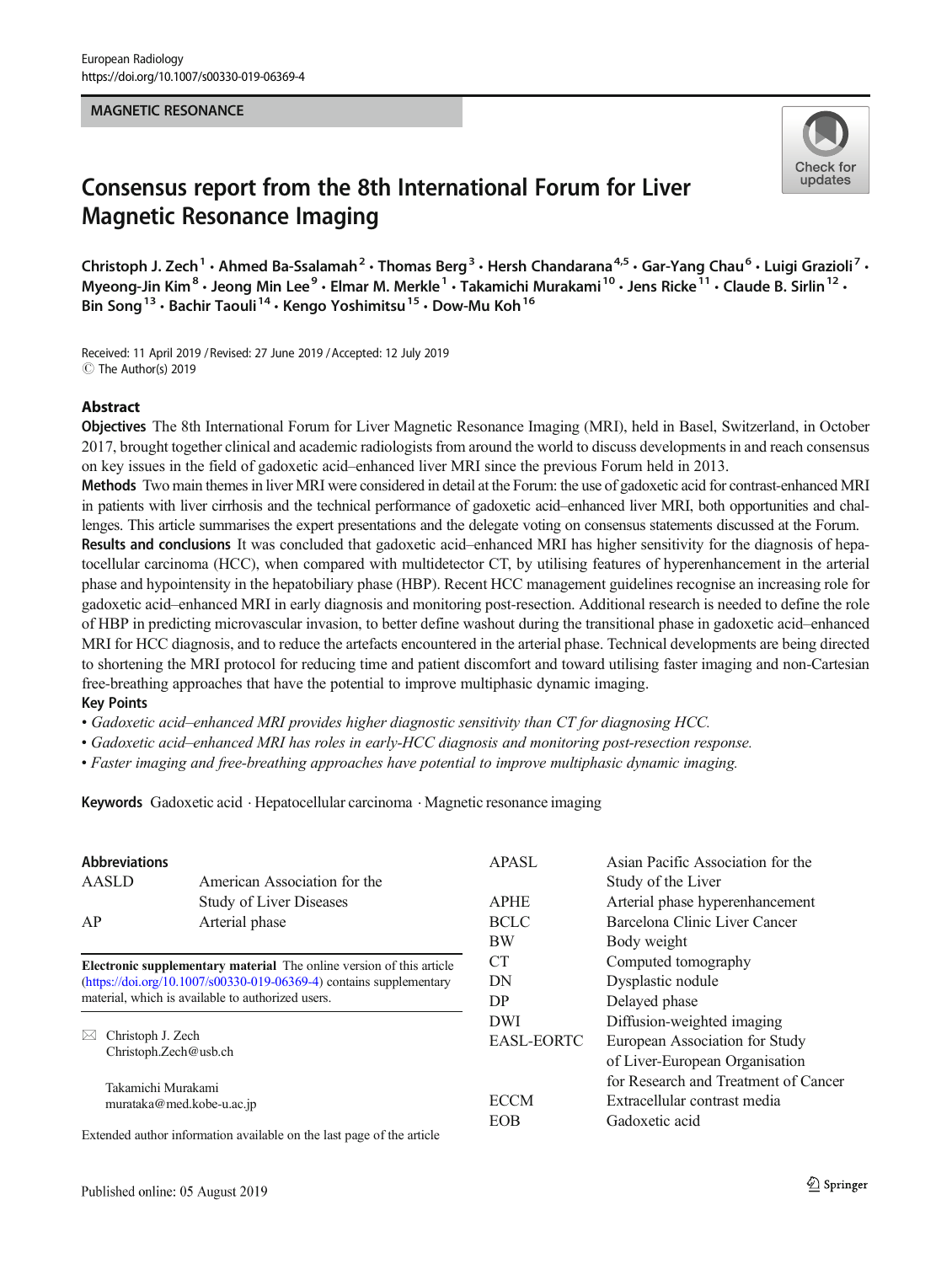| GD               | Gadolinium                        |
|------------------|-----------------------------------|
| Gd-EOB-DTPA      | Gadoxetic acid                    |
| <b>HBP</b>       | Hepatobiliary phase               |
| <b>HCC</b>       | Hepatocellular carcinoma          |
| <b>HGDN</b>      | High-grade dysplastic nodule      |
| <b>KLCSG-NCC</b> | Korean Liver Cancer Study Group   |
| <b>LCSGJ</b>     | Liver Cancer Study Group of Japan |
| LI-RADS          | Liver Imaging Reporting           |
|                  | and Data System                   |
| <b>MRI</b>       | Magnetic resonance imaging        |
| <b>PVP</b>       | Portal venous phase               |
| <b>RFA</b>       | Radiofrequency ablation           |
| T <sub>2</sub> W | T2-weighted                       |
| TP               | <b>Transitional phase</b>         |
| <b>TRICKS</b>    | Time-resolved imaging of          |
|                  | contrast kinetics                 |
| <b>TSM</b>       | Transient severe motion           |
| <b>TWIST</b>     | Time-resolved angiography         |
|                  | with stochastic trajectories      |
| US               | Ultrasound                        |
| WО               | Washout                           |
|                  |                                   |

## Introduction

The 8th International Forum for Liver Magnetic Resonance Imaging (MRI) was held in October 2017 in Basel, Switzerland, and attended by 119 radiologists from Asia  $(n = 46)$ , Australia  $(n = 4)$ , Europe  $(n = 48)$ , North America  $(n = 20)$ , and South America  $(n = 1)$ . Delegates were invited to attend who had knowledge of MRI of the liver, including the use of gadoxetic acid. Two main themes were explored at the Forum: (1) the applications of gadoxetic acid (Primovist®, Eovist®) for contrast-enhanced MRI in patients with liver cirrhosis and (2) the technical performance of gadoxetic acid–enhanced liver MRI, including opportunities and challenges. As in previous Forums [[1](#page-9-0)–[7\]](#page-9-0), consensus statements on selected topics were proposed based on the available evidence and the expert opinions of participants. The final consensus statements and the voting by delegates are presented in this article. The online supplement includes additional information on delegates' views on current practice in liver MRI, based on a questionnaire that was circulated pre-meeting.

## Use of gadoxetic acid in patients with liver cirrhosis

#### Washout in the transitional phase

The 2017-dated Liver Imaging Reporting and Data System (LI-RADS), updated in 2018 [\[8](#page-9-0), [9\]](#page-9-0), defines washout appearance on contrast-enhanced MRI as a visually assessed temporal reduction in the enhancement in tumour relative to the composite liver tissue, resulting in extracellular phase hypoenhancement. In other words, following initial enhancement in the arterial phase (AP, sometimes referred to as "washin"), "washout" is the relative hypointensity of the observation compared with background liver tissue. With extracellular contrast media (ECCM), this hypoenhancement can be assessed either in the portal venous phase (PVP) or the delayed phase (sometimes referred to as the "equilibrium" phase and obtained at about 3 min) or both. For gadoxetic acid, the hypoenhancement must be assessed only in the PVP; hypointensity in the transitional phase (TP) of gadoxetic acid—equivalent in post-injection time to the delayed phase of ECCM—does not qualify as washout. The theoretical rationale for this is that lesion hypointensity in the TP could be due to one (or both) of two things: true washout, or simply the increasing enhancement of the surrounding liver from intrahepatocellular contrast uptake  $[10-13]$  $[10-13]$  $[10-13]$  $[10-13]$  $[10-13]$  (Fig. [1\)](#page-2-0).

In contrast to LI-RADS v2018, which restricts the interpretation of washout to the PVP only in order to maintain high specificity [[9](#page-9-0)], the Korean Liver Cancer Study Group (KLCSG-NCC) guidelines v2014 allow identification of washout in the PVP or the TP [[14\]](#page-9-0), and the Liver Cancer Study Group of Japan (LCSGJ) v2014 permits identification of washout in the PVP, TP, and even in the hepatobiliary phase (HBP) of gadoxetic acid [[15](#page-9-0)]. The approach advocated by these Asian guidelines increases the sensitivity but decreases the specificity of the diagnosis of HCC (see below). It can also lead to incorrect interpretation of so-called pseudo-washout in non-hepatocytecontaining lesions (e.g. high-flow haemangiomas and hypervascular cholangiocarcinomas).

Four retrospective studies from South Korea assessed the specificity and sensitivity of lesion washout during the PVP alone (defined as 50–60 s after gadoxetic acid injection) or in combination with hypointensity in the TP (3 min after gadoxetic acid injection) for diagnosing HCC [\[16](#page-9-0)–[19\]](#page-9-0). Washout in the PVP provided high specificity for diagnosis of HCC in patients with chronic liver disease, while washout in the PVP combined with hypointensity in the TP lowered the specificity (from 97.9 to 86.3% [\[18\]](#page-9-0)), 92.9 to 78.6% [\[19\]](#page-9-0), and 100 to 94.9% [[17](#page-9-0)]). In contrast, the sensitivity for the detection of HCC increased when washout in the PVP was combined with hypointensity in the TP (from 70.9 to 86.6%, 66.7 to 72.9%, and 63.6 to 76.6%, respectively). At the time of the Liver Forum, no published data were identified on alternative timings of hypointensity assessment in the TP, e.g. 2 min after injection, and no study had been reported on the changes in specificity and sensitivity of diagnosis in the context of LI-RADS criteria, i.e. after excluding LR-1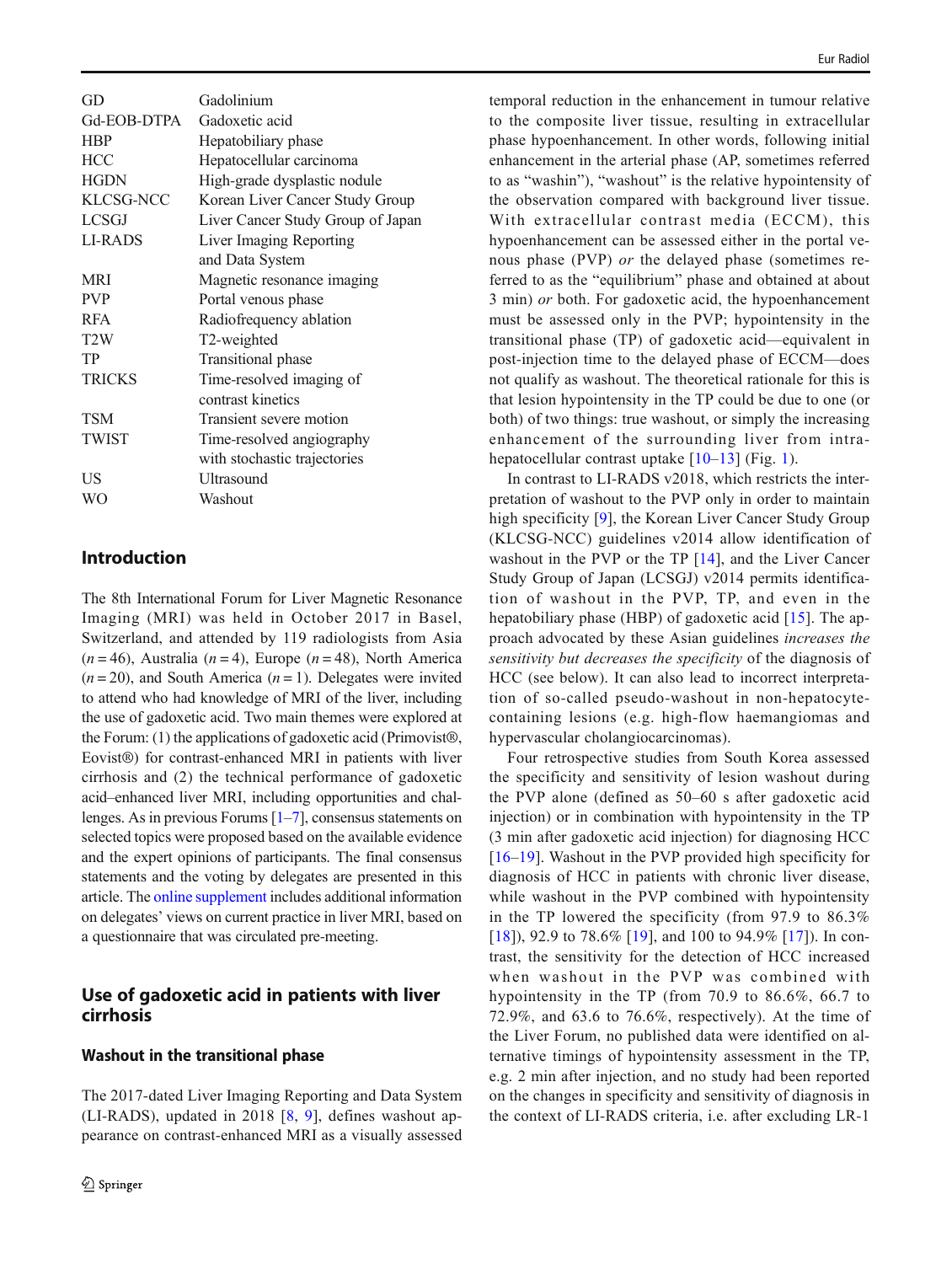<span id="page-2-0"></span>Fig. 1 Hypoenhancement of tumour tissue relative to liver: defined as washout (WO) in the portal venous phase (PVP) or delayed phase (DP) with ECCM, but as washout in the PVP alone—not the transitional phase (TP)—with gadoxetic acid. AP, arterial phase; ECCM, extracellular contrast medium



(definitely benign), LR-2 (probably benign), and LR-M (probably or definitely malignant but not HCC-specific).

Subsequently published studies have emphasised the increased sensitivity with limited loss of specificity if hypointensity on the HBP is included for diagnosing HCC [\[20](#page-9-0)–[23\]](#page-10-0).

Consensus statement 1 To maximise specificity for HCC diagnosis using gadoxetic acid–enhanced MRI in patients with cirrhosis or other risk factors and based on the current literature, "washout" of gadoxetic acid should be assessed only in the PVP and not in the 3-min TP. [72/78 (92.3%) agreement]

Consensus statement 2 Further research is needed to understand the TP using gadoxetic acid. In particular, research is needed to define the physiological beginning and end of the TP based on imaging features rather than fixed time points. Relevant imaging features are likely to include the relative signal intensity of liver parenchyma in comparison to intrahepatic vessels. [81/88 (92.1%) agreement]

Consensus statement 3 Further research is needed to define when post-AP hypointensity can no longer be interpreted as "washout" with gadoxetic acid–enhanced MRI. Because the temporal signal intensity of gadoxetic acid–enhanced MRI varies across individuals, imaging features (as informed by Consensus statement 2) should be used in this definition, if possible, instead of fixed time points. [81/88 (92.1%) agreement]

## Specificity of the hepatobiliary phase to diagnose **HCC**

Kim et al [[24](#page-10-0)] reported that the detection sensitivity for high-grade dysplastic nodules (HGDN), early HCC, and progressed HCC was significantly higher with gadoxetic acid–enhanced MRI than with multidetector computed tomography (CT). Most HGDNs (82.4%) and early HCCs (76.2%) demonstrated hypointensity on HBP images.

Hyperenhancement in the AP and washout are described as the most specific imaging features for the diagnosis of HCC in gadoxetic acid–enhanced MRI [[25](#page-10-0)]. Bartolozzi et al reported that lesion enhancement on vascular dynamic and HBP imaging significantly correlated with the histological diagnosis of HCC ( $p < 0.0001$ ) [\[25\]](#page-10-0). Golfieri et al found that HBP hypointensity by itself was the strongest MRI marker of malignancy in atypical cirrhotic nodules in gadoxetic acid–enhanced MRI; HBP hypointensity alone had 88% sensitivity, 97% specificity, 91% negative predictive value, and 93% diagnostic accuracy, significantly superior to any other MRI feature alone or combined [\[26](#page-10-0)]. Yoon et al described in a retrospective study of gadoxetic acid–enhanced MRI that a significant proportion of nonhypervascular HBP hypointense nodules  $(\geq 1 \text{ cm in diam})$ eter) in patients with cirrhosis showed malignant features on pathology (73.1%) [\[27\]](#page-10-0). In another group of patients whose hypointense HBP nodules were followed up for at least 12 months (mean  $19 \pm 10$  months), 32.7% of nodules developed hypervascularity and 78.8% showed at least one imaging feature considered to indicate malignant change [\[27\]](#page-10-0). However, hypointensity in the HBP by itself cannot differentiate HGDN from early or progressed HCC.

Recommendations on terminology for nodules without AP hyperenhancement and with HBP hypointensity in chronic liver disease have subsequently been published by Motosugi et al on behalf of the LI-RADS HBA Working Group [\[28](#page-10-0)].

Consensus statement 4 Hypointensity in the HBP of gadoxetic acid–enhanced MRI is the most sensitive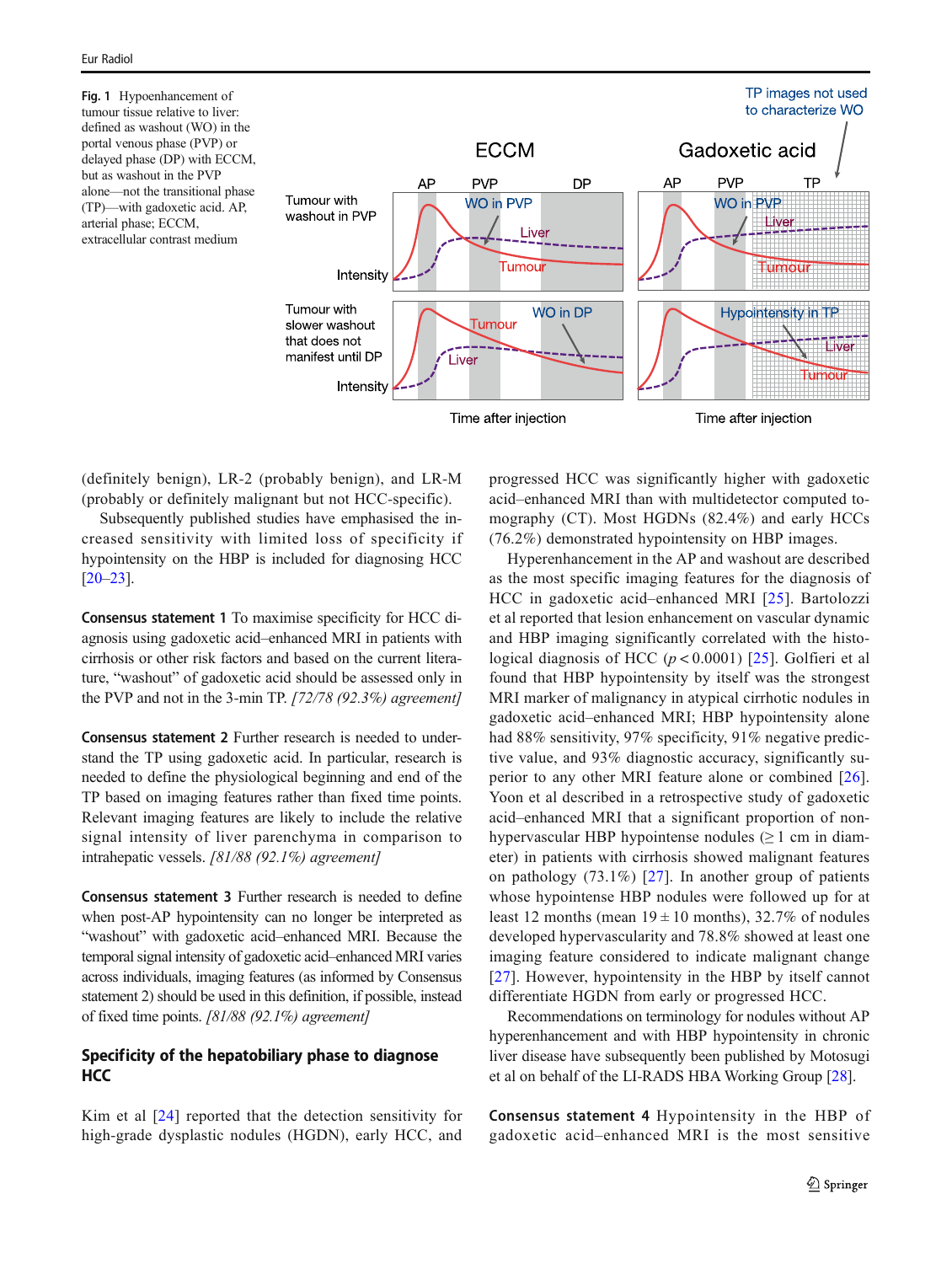imaging feature for the diagnosis of an HGDN, an early HCC, or a progressed HCC in a patient at risk for HCC. Notes: (1) This statement applies regardless of vascularity in the AP; (2) hypointensity by itself has other potential diagnoses (e.g. haemangiomas), besides HCC. [74/89] (83.2%) agreement]

Consensus statement 5 Using multiparametric MRI (including T2-weighted [T2W] and diffusion-weighted imaging [DWI]), high specificity (> 90%) for the diagnosis of HCC can be achieved when hypointensity in the HBP is associated with solid arterial enhancement, regardless of venous washout, in patients with liver cirrhosis. Note: A small percentage of such lesions may represent other entities, e.g. cholangiocarcinoma or combined HCC-cholangiocarcinoma, while cysts and haemangiomas can be ruled out by the signal in T2W and DWI sequences. [74/87] (85.1%) agreement]

Consensus statement 6 As a significant number of hypovascular nodules  $(> 1$  cm) that are hypointense on HBP are, or eventually become (by 6–12 months), HCC in patients with liver cirrhosis, close observation or intervention is recommended. Note: The current statement reflects practice differences around the world, including the availability of surgery, ablation, and biopsy. [80/88 (90.9%) agreement]

## Detection of venous invasion with gadoxetic acid–enhanced MRI

Macrovascular invasion is a characteristic feature of advanced HCC, indicating high risk for metastasis, recurrence, liver functional impairment, and poor prognosis (Barcelona Clinic Liver Cancer [BCLC] stage C) [\[29\]](#page-10-0). Microvascular invasion is increasingly recognised as a risk factor for intrahepatic metastases in BCLC stage B/A HCC patients, and even stage 0 HCC patients [[30](#page-10-0), [31](#page-10-0)].

Certain imaging features on gadoxetic acid–enhanced MRI in the HBP have been shown in retrospective studies to be predictive for microvascular invasion with high specificity, including the presence and degree of peritumoural hypointensity [[13](#page-9-0), [32](#page-10-0), [33](#page-10-0)], peritumouraldecreased uptake area [[33\]](#page-10-0), and an irregular and nonsmooth tumour margin [34]. The presence of intratumoural fat correlated negatively with microvascular invasion, suggesting intratumoural fat may indicate a lower risk for microvascular invasion [[35\]](#page-10-0). However, these findings need confirmation in independent studies.

Consensus statement 7 In HCC patients, retrospective single-centre studies suggest that peritumoural HBP hypointensity may predict the presence of microvascular invasion. Prospective multicentre studies are needed to validate peritumoural HBP phase hypointensity for predicting microvascular invasion in HCC, especially in those with HCC < 2 cm.  $\frac{39}{43}$  (90.7%) agreement]

#### Differential diagnosis of HCC

The key imaging findings of HCC (1–2 cm) in LI-RADS v2018 are arterial phase hyperenhancement (APHE, washin), PVP or delayed phase washout, capsular appearance, and threshold growth [\[8](#page-9-0)]. These criteria are based on dynamic CT or on MRI with either ECCM (PVP or delayed washout) or gadoxetic acid (PVP washout only) [[8](#page-9-0)]. ECCM and gadoxetic acid are both gadolinium-based contrast agents, but they are not interchangeable because of the differences in pharmacokinetics, dosage, and mechanism of action [[36\]](#page-10-0).

Two meta-analyses showed superior sensitivity and positive predictive value (PPV) or negative likelihood ratio for gadoxetic acid–enhanced MRI compared with CT for HCC detection [[37,](#page-10-0) [38\]](#page-10-0). One of the meta-analyses reported equivalent sensitivity of gadoxetic acid and ECCM for HCC detection [[38](#page-10-0)]. However, gadoxetic acid–enhanced MRI, compared with CT and ECCM-based MRI, may provide alternative imaging features that help differentiate classic HCC from non-HCC malignant lesions. One of the most important features of gadoxetic acid–enhanced MRI is the targetoid HBP pattern—i.e. central hyperintensity with peripheral hypointensity in the rim in the HBP—which can assist to differentiate non-HCC malignant lesions (combined HCC-cholangiocarcinoma, intrahepatic cholangiocarcinoma) from HCC; see Consensus statement 9 [[8,](#page-9-0) [39](#page-10-0)–[41\]](#page-10-0).

Consensus statement 8 There is enough evidence (level 2) to recommend gadoxetic acid–enhanced MRI over contrastenhanced CT as the primary imaging modality for imaging HCC worldwide. There is not enough evidence currently to support a similar statement comparing gadoxetic acid– enhanced MRI against MRI using ECCM. [60/72 (83.3%) agreement]

Consensus statement 9 Compared with CT or ECCM-based MRI, gadoxetic acid–enhanced MRI may provide alternative imaging features that help in differentiating classic HCC from non-HCC malignant lesions (combined HCCcholangiocarcinoma, intrahepatic cholangiocarcinoma). One of the most important such features is the targetoid HBP pattern, which increases the likelihood of a non-HCC malignancy and by itself suffices for assigning an LR-M category using LI-RADS. Notes: (1) Due to fibrous or desmoplastic components, the targetoid pattern can be seen in some HCC and rare benign lesions, e.g. sclerosed haemangiomas; (2) combined tumours and small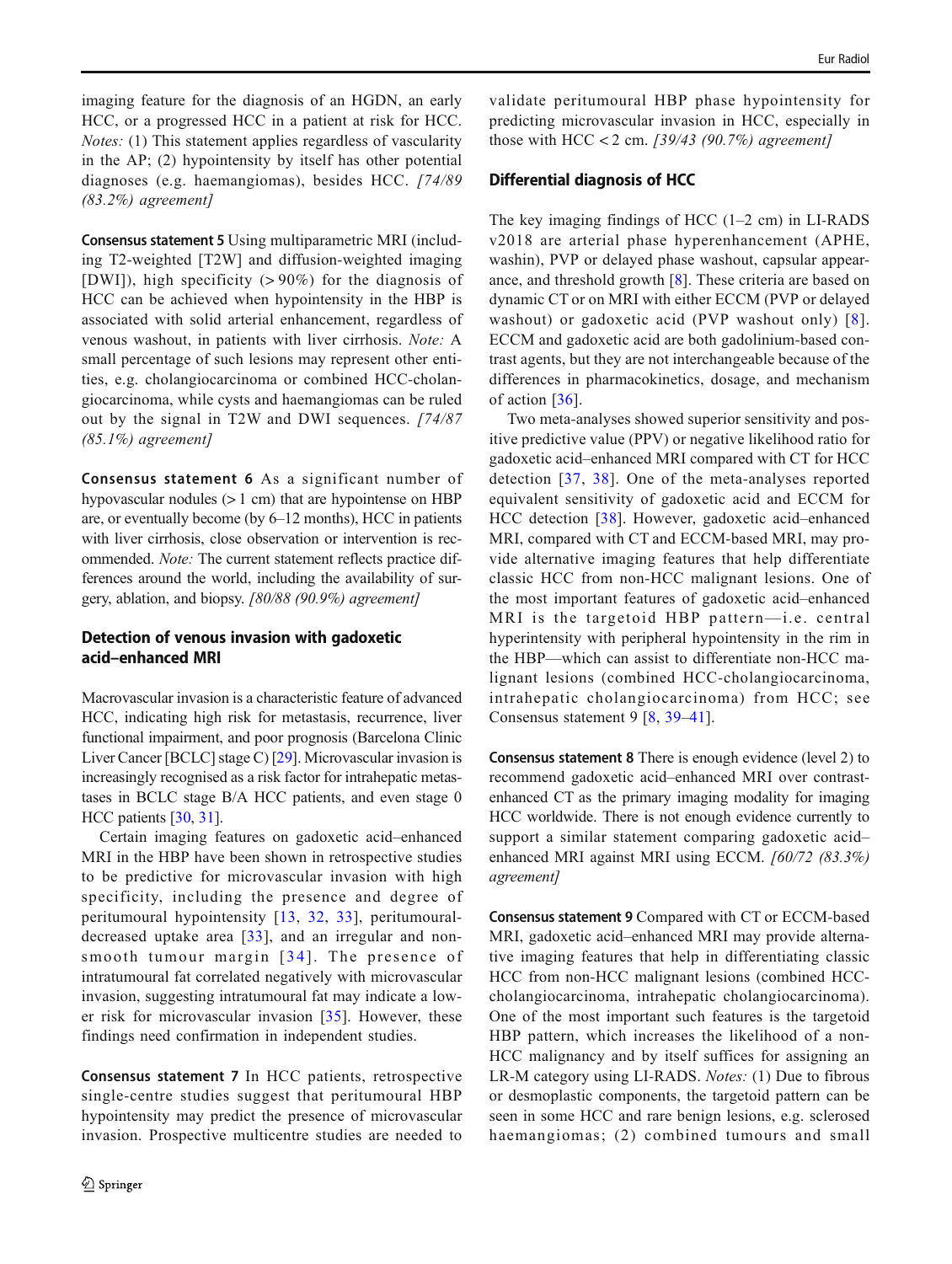cholangiocarcinomas may overlap in imaging appearance and can be difficult to differentiate from HCC. [66/83] (79.5%) agreement]

Consensus statement 10 Comparative studies have demonstrated that gadoxetic acid–enhanced MRI provides higher sensitivity with similar specificity for detecting malignancy when compared with contrast-enhanced CT in cirrhotic liver. Prospective studies are needed to compare the diagnostic performance of gadoxetic acid–enhanced MRI with ECCM. [67/ 83 (80.7%) agreement]

## Capsule appearance in HCC with gadoxetic acid–enhanced MRI

An enhancing "capsule" belongs to the major features of HCC in the LI-RADS v2018 guidelines, where it is defined as a peripheral rim of smooth hyperenhancement in the PVP, DP, or TP [[8](#page-9-0)]. The conventional capsule appearance is a useful feature for diagnosing HCC [\[42\]](#page-10-0) that has been investigated in a comparative study of gadoxetic acid and gadobenate dimeglumine [\[43](#page-10-0)]. However, the capsule appearance may be obscured by the rapid disappearance of contrast medium from the blood pool and by hyperenhancement of the background liver on gadoxetic acid–enhanced MRI, which are associated with inconsistent sensitivities reported to range from around 20 to 90% [\[44](#page-10-0)–[47\]](#page-10-0).

A hypointense rim on the HBP phase is considered an ancillary feature in the LI-RADS v2018 guidelines and has the potential to improve detection of the capsule, favouring the diagnosis of HCC in addition to the conventional capsule appearance alone.

Incorporating the assessment of a hypointense rim in the HBP phase significantly improves the sensitivity and accuracy for the detection of a histological capsule compared with conventional capsule assessment (81.5 vs. 57.8% and 76.1 vs. 59.4%, respectively;  $p < 0.001$ ) [\[48\]](#page-10-0). Combined assessment of the HCC capsule using the conventional technique and the hypointense rim during the HBP can significantly improve the sensitivity and accuracy for the diagnosis of HCC compared with conventional capsule assessment alone (83.0 vs. 72.7% and 84.1 vs. 75.1%, respectively;  $p < 0.001$ ), with the same specificity (91.5%) [\[48\]](#page-10-0).

Consensus statement 11 The conventional capsule appearance, a major feature in LI-RADS, may be obscured by the rapid disappearance of contrast medium from the blood pool when using ECCM or gadoxetic acid and progressive hyperenhancement of the background liver on gadoxetic acid–enhanced MRI, resulting in inconsistent sensitivities. [73/82 (89.0%) agreement]

Consensus statement 12 A smooth hypointense rim on the HBP phase, currently considered an ancillary feature in LI-RADS, may have the potential to be included as a capsule appearance. [66/83 (79.5%) agreement]

#### Detection of HCC foci prior to therapy decisions

Curative treatment options—including resection, liver transplantation, and locoregional therapy such as radiofrequency ablation (RFA)—are applicable only for early-stage HCC conforming to the Milan Criteria [[49,](#page-10-0) [50](#page-10-0)]. Precise staging is therefore key to the optimal management of HCC.

In the more recent versions of management guidelines, there has been an increasing role for hepatobiliary contrastenhanced MRI, greater use of follow-up imaging instead of biopsy, and recommendation for a single dynamic study (either CT or MRI) rather than two dynamic imaging modalities for the diagnosis of small-diameter  $(< 2 \text{ cm})$  HCC  $[8, 51, 52]$  $[8, 51, 52]$  $[8, 51, 52]$  $[8, 51, 52]$  $[8, 51, 52]$  $[8, 51, 52]$ . For example, in the Asian Pacific Association for the Study of the Liver (APASL) guideline [[52\]](#page-11-0), the diagnostic algorithm is based on dynamic patterns and gadoxetic acid–enhanced MRI is included as a first-line diagnostic tool for HCC (Fig. [2\)](#page-5-0).

Geographical differences exist between guidelines, driven largely by differences in treatment practices. In North America and Europe, the greatest concern is for high specificity. Since patients with a diagnosis of HCC may undergo liver transplantation based on imaging criteria alone, stringent diagnostic criteria are used to avoid false-positive HCC diagnoses [\[8](#page-9-0), [29\]](#page-10-0). In the European Association for Study of Liver-European Organisation for Research and Treatment of Cancer (EASL-EORTC) guidelines, the radiological hallmark for HCC is APHE and portal venous/delayed phase washout [\[29](#page-10-0)]. In the 2017 American Association for the Study of Liver Diseases (AASLD) guidelines, MRI with ECCM or gadoxetic acid is concluded to provide higher pooled sensitivity and similar specificity compared with CT [\[51](#page-10-0)]. However, the AASLD still recommends diagnostic evaluation of HCC with either multiphasic CTor multiphasic MRI because they assume a similar diagnostic performance. While this statement is strongly endorsed by the AASLD guidelines, the supportive evidence level for CT is relatively low. There are no randomised, controlled trials comparing CT, ECCM-enhanced MRI, and gadoxetic acid–enhanced MRI for the diagnosis of HCC in cirrhotic patients.

In contrast to the approach in North America and Europe, in Asia, the primary aim is to maximise the sensitivity of HCC diagnosis. This is justified by the greater use of locoregional ablative therapies in Asia such as percutaneous ethanol injection, RFA, and transarterial chemoembolisation. In the APASL guidelines, gadoxetic acid–enhanced MRI is preferred over ECCMenhanced MRI as a first-line diagnostic test. Hypointensity on HBP imaging can replace washout on ECCM MRI. Typical HCC can be diagnosed by imaging, regardless of its size, by applying the "washin/washout criteria" [\[52\]](#page-11-0).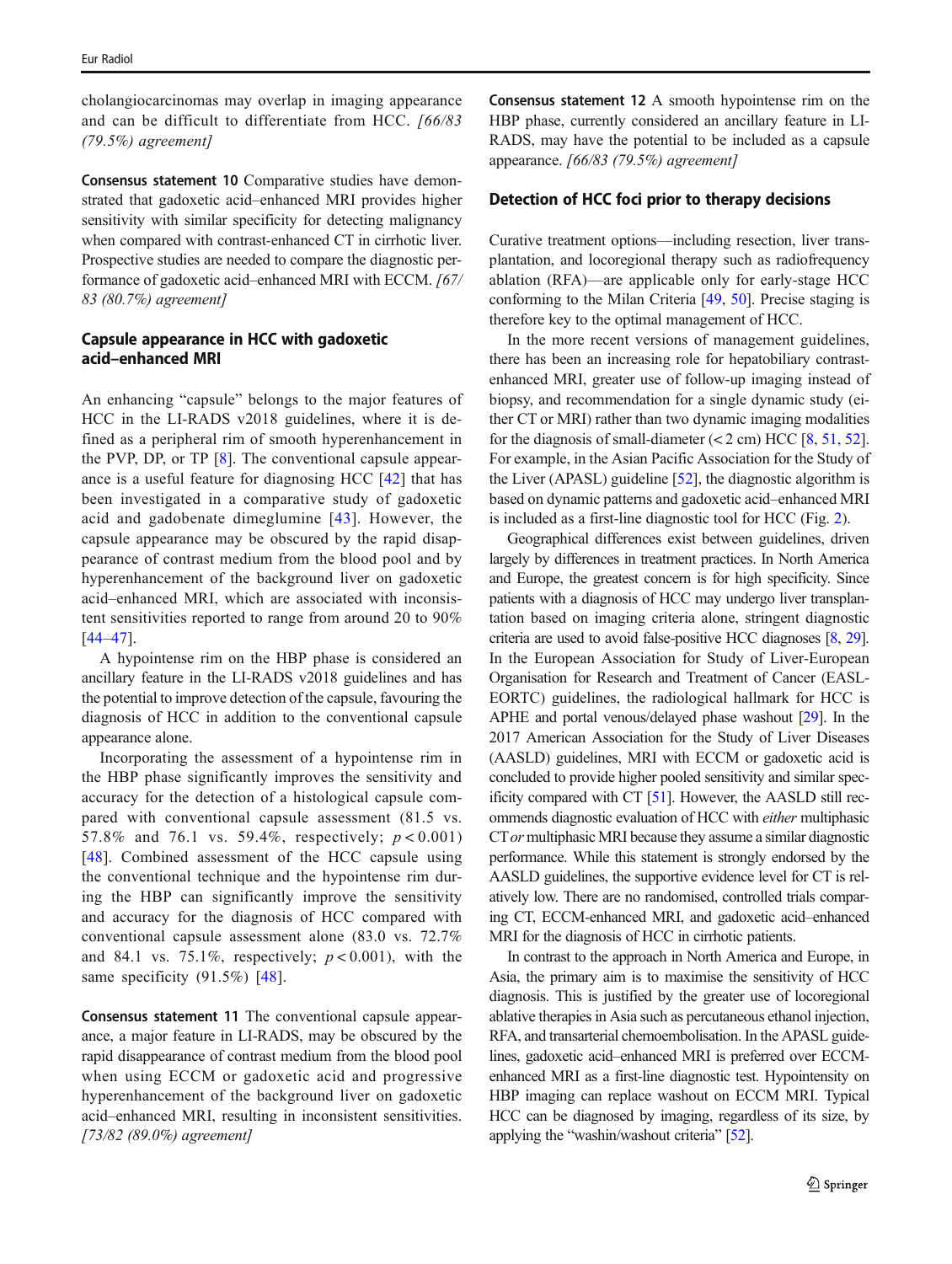<span id="page-5-0"></span>Fig. 2 Asian Pacific Association for the Study of the Liver (APASL) Guidelines 2017 [\[52](#page-11-0)]. From Omata M, et al Hepatol Int.  $11:317-370$ , with permission. Cavernous haemangioma sometimes shows hypointensity on the equilibrium (transitional) phase of dynamic Gd-EOB-DTPA MRI (pseudo-washout). It should be excluded by further MRI sequences and/or other imaging modalities. <sup>b</sup>Cavernous haemangioma usually shows hypointensity on the hepatobiliary phase of Gd-EOB-DTPA MRI. It should be excluded by other MRI sequences and/or other imaging modalities. CT, computed tomography; DN, dysplastic nodule; Gd-EOB-DTPA, gadoxetic acid; HCC, hepatocellular carcinoma; MRI, magnetic resonance imaging; US, ultrasound



A recent meta-analysis concluded that CT and ECCMbased MRI show similar diagnostic performance for detecting HCC, while gadoxetic acid–enhanced MRI has the highest overall sensitivity and PPV and may be the optimal single method for diagnosis of HCC [[37\]](#page-10-0). Another meta-analysis concluded that MRI with an ECCM or gadoxetic acid has a significantly higher sensitivity (82% vs. 66%) and lower negative likelihood ratio (0.20 vs. 0.37) versus CT, with no differences between the techniques in specificities and positive likelihood ratios [[38\]](#page-10-0).

A retrospective comparison against dynamic CT for staging HCC reported that gadoxetic acid–enhanced MRI provided significantly greater sensitivity (90.6% vs. 79.5%;  $p < 0.0001$ ) and more accurate BCLC staging  $(92.8\% \text{ vs. } 80.5\%; p < 0.0001)$ . BCLC stage was correctly changed after gadoxetic acid– enhanced MRI in 13.8% patients [[53](#page-11-0)]. Gadoxetic acid– enhanced MRI was also superior to CT for detecting intrahepatic recurrence post-curative surgery in patients with HCC. In a lesion-by-lesion analysis, the sensitivity was significantly higher for gadoxetic acid–enhanced MRI than on multidetector CT  $(p < 0.005$ , both study reviewers) [\[54\]](#page-11-0).

Consensus statement 13 Gadoxetic acid–enhanced MRI is an accurate method for the diagnosis and staging of HCC (level 2 evidence in meta-analyses). Although the reported accuracy of gadoxetic acid–enhanced MRI for diagnosis of HCC compares

favourably with that of CT or ECCM-enhanced MRI, the quality of the evidence is still insufficient to recommend gadoxetic acid– enhanced MRI over CT or ECCM-enhanced MRI in all patient populations. Notes: (1) The statement "in all patient populations" relates to different management patterns in different regions and aims to capture differences in Western versus Asian treatment practices (mentioned above). (2) "Gadoxetic acid–enhanced MRI" refers to the entire package of imaging and not simply to the HBP. [65/87 (74.7%) agreement]

DN/borderline

Early HCC

Consensus statement 14 Gadoxetic acid–enhanced MRI is useful for the preoperative staging of HCC, and also for follow-up after surgery of HCC, as it can detect new lesions with high sensitivity. [82/88 (93.2%) agreement]

## Technical-related issues

### Artefacts in the arterial phase

Arterial phase (AP) imaging is an essential component in gadoxetic acid–enhanced MRI for making an HCC diagnosis and monitoring treatment response, identifying AP hyperenhancing benign lesions and liver metastases, and assessing hepatic artery anatomy. Artefacts have been described in the literature that may influence image quality in the AP.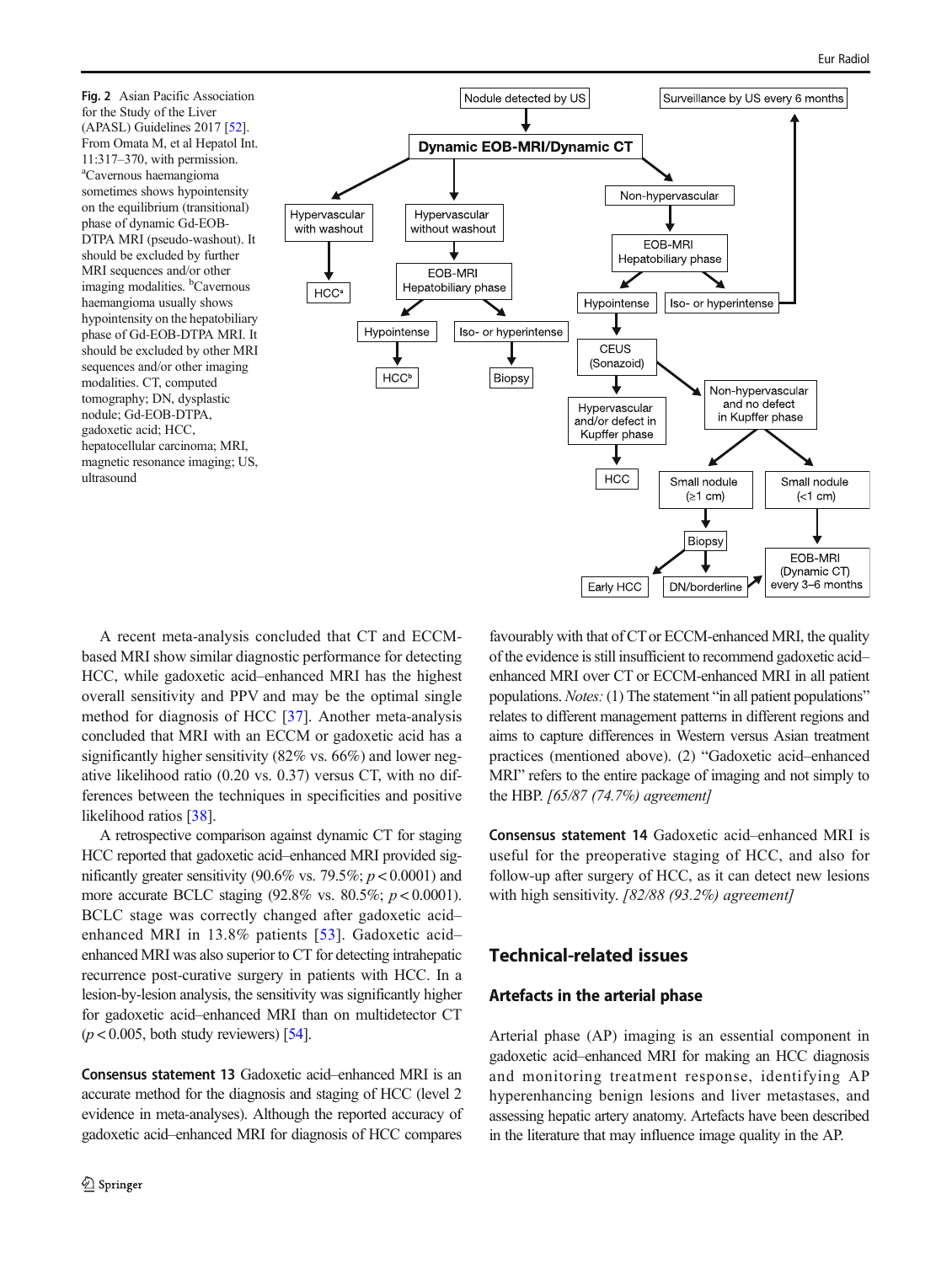The first description of "acute transient dyspnoea" after administration of gadoxetic acid was published in 2013 [[55\]](#page-11-0). In this single-centre prospective, nonrandomised observational study, 198 patients underwent MRI of the abdomen (99 with gadoxetic acid, 99 with gadobenate dimeglumine). A proportion of patients—14% in the gadoxetic acid and 5% in the gadobenate dimeglumine group ( $p = 0.05$ )—described a temporary, self-limiting phenomenon lasting for 10–20 s, during which they felt as if they "couldn't catch their breath". Concomitantly, there were cases of image quality being severely degraded by patient respiratory motion during the AP, which were more frequent in the gadoxetic acid than in the gadobenate dimeglumine group, both for all patients (17 vs. 2%,  $p = 0.0007$ ) and for the cirrhotic subpopulation (19 vs.  $3\%$ ,  $p = 0.02$ ). This effect did not extend to PVP, transitional phase, or HBP.

A follow-up retrospective study by the same group [\[56\]](#page-11-0) on 180 patients who underwent gadoxetic acid– and gadobenate dimeglumine–enhanced MRI at different times reported a higher incidence of respiratory motion-related artefact in the AP (transient severe motion [TSM] artefact) associated with gadoxetic acid than gadobenate (39% vs.  $10\%$ ,  $p < 0.0001$ ; severe in 18% vs. 2%, respectively,  $p < 0.0001$ ).

In a recent review of the published literature, the prevalence of TSM associated with gadoxetic acid–enhanced MRI of the liver ranged from 5 to 22% [\[57](#page-11-0)]. There are major geographical differences in the prevalence of TSM, with higher rates in patients in the USA compared with those in Asia [\[58\]](#page-11-0).

The mechanism underlying TSM is unclear. Reported risk factors for TSM in gadoxetic acid–enhanced MRI have included male sex, high body mass index, breath-hold failure [\[58,](#page-11-0) [59\]](#page-11-0), presence of chronic obstructive pulmonary disease [\[59](#page-11-0)], higher (off-label) gadoxetic acid injection doses [[59](#page-11-0)], and history of prior TSM [\[60,](#page-11-0) [61\]](#page-11-0).

Proposed solutions to TSM are also widely debated, without current consensus [\[53](#page-11-0)–[69\]](#page-11-0). In a recent prospective observational study in 250 consecutive patients, the incidence of acute transient dyspnoea after gadoxetic acid administration was reported in less than 1% and combination with a

multiarterial phase technique significantly reduced the incidence of artefacts [\[62](#page-11-0)].

Consensus statement 15 Gadoxetic acid–enhanced MRI has been associated in the literature with artefacts during the AP that are suspected to be secondary to TSM, as recently described. TSM has an estimated prevalence of 2–39% (mean 15%). The mechanism of TSM is unclear. [71/76 (93.4%) agreement]

Consensus statement 16 Several possible solutions have been suggested to minimise the artefact of TSM. These include the use of multiple APs, shortening the acquisition, use of Cartesian and non-Cartesian free-breathing acquisition, contrast dilution, and changes in timing methods. Further research and a consensus are needed to determine which method should be proposed to decrease/eliminate this artefact. [87/ 89 (97.8%) agreement]

#### Shortened MRI protocols

A major objective in protocol optimisation is to provide highquality images within as short a time as possible. Discussion of the optimal protocol for gadoxetic acid–enhanced MRI was included in the First Liver Forum Consensus Manuscript 11 years ago [\[1](#page-9-0)]. In the "traditional" protocol (Fig. 3), noncontrast sequences are acquired before gadoxetic acid injection, followed by dynamic evaluation. After a wait of 10 min in patients with normal liver function and 20 min in patients with liver cirrhosis or otherwise compromised liver function, the HBP images are acquired. The total protocol duration is approximately 35–40 min.

In an alternative "optimised" protocol using gadoxetic acid (Fig. [4\)](#page-7-0), pre-contrast T2W and DWI are moved before the HBP. This can save 5 or even 8 min in the protocol. The time saved using the optimised protocol can represent a decrease in patient discomfort and costs relative to the traditional protocol or provide an opportunity to perform optional additional acquisitions.



Fig. 3 Traditional MRI protocol using gadoxetic acid—T1W, T2W, and DWI are performed before gadoxetic acid administration. DWI, diffusionweighted imaging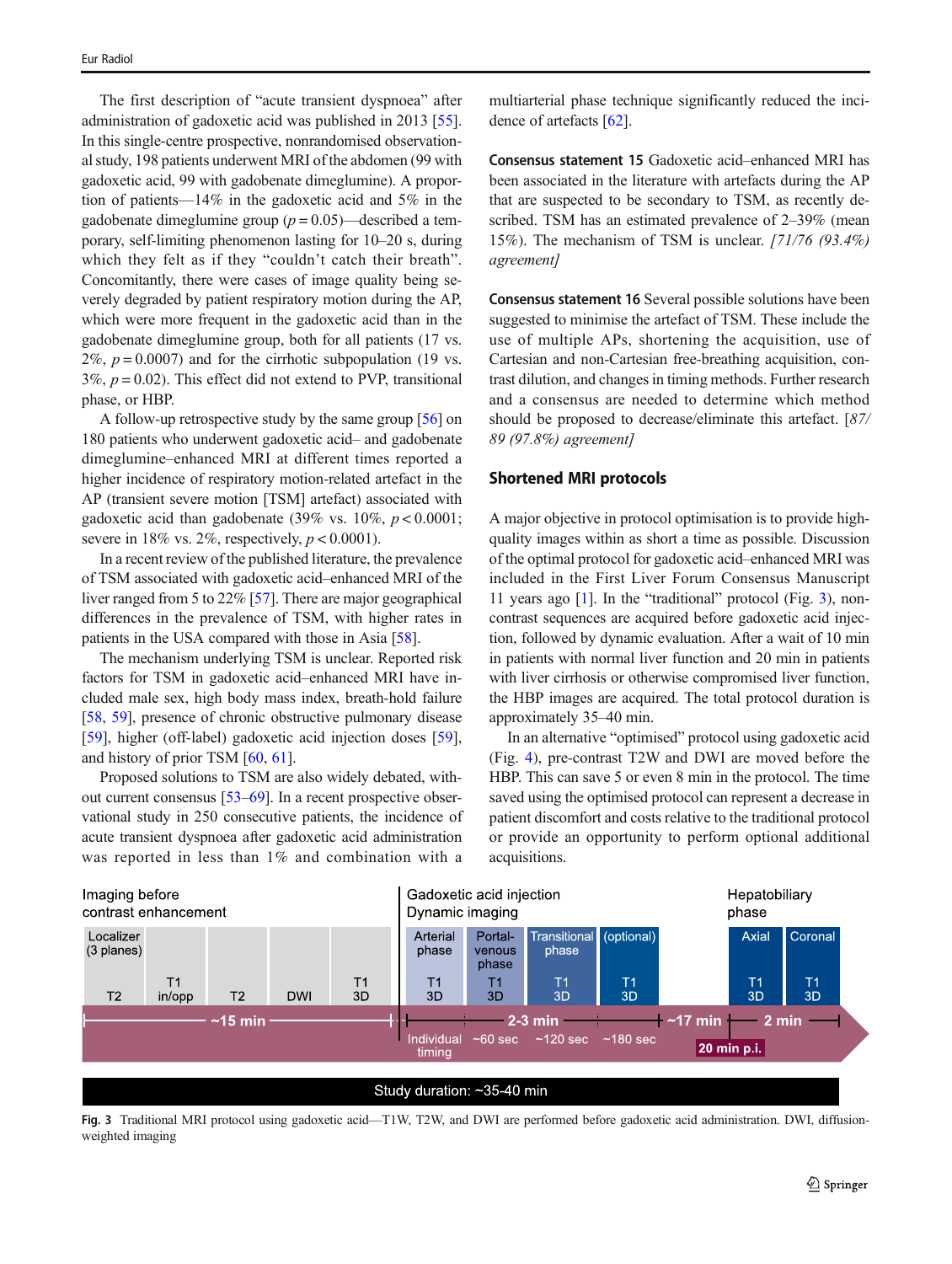<span id="page-7-0"></span>

Fig. 4 Optimised MRI protocol using gadoxetic acid. DWI, diffusion-weighted imaging

Studies have demonstrated that if T2W and DW images are acquired after gadoxetic acid injection in the optimised protocol, the same results and comparable diagnostic capability are obtained as in the "traditional" protocol [\[63](#page-11-0), [64](#page-11-0)]. An exception to the recommendation to use the optimised protocol is suspected haemangioma, where it is suggested to perform T2 and DWI before gadoxetic acid injection due to the high specificity of T2W MRI in this situation [[65](#page-11-0), [66](#page-11-0)]. The results can inform whether there is subsequently a need to inject gadoxetic acid. Moreover, a T2W-based MR cholangiography cannot be performed after gadoxetic acid injection, unless it is acquired within 5 min after gadoxetic acid injection.

Additional steps to consider when using an optimised MRI protocol include (1) using bolus timing techniques for optimal enhancement during the dynamic phase [\[67\]](#page-11-0) and (2) starting the HBP at about 10 min post-injection to save examination time. Although a 20-min delay can improve the signal intensity and liver-to-lesion contrast with benefit in some situations, about a 10-min delay is sufficient in most patients without chronic liver disease [\[68](#page-11-0)]. (3) High flip angle delayed HBP imaging is a useful adjunct to standard-enhanced MRI of the liver. It allows for better sensitivity in focal liver detection, particularly for small lesions, and this technique increases

the conspicuity of the biliary system, which is an additional benefit of delayed imaging [[69](#page-11-0)–[71\]](#page-11-0).

Consensus statement 17 The minimum protocol in the cirrhotic/high-risk HCC-patient for screening and presurgical evaluation/staging incudes:

- T1W in-phase and out-of-phase
- Pre-contrast plus dynamic contrast-enhanced evaluation
- T2W and DWI acquisition
- HBP at 20 min
- & Optional additional sequences can be used for specific clinical situations or according to institutional preference [71/83 (85.5%) agreement]

Consensus statement 18 The minimum protocol in the noncirrhotic oncological patient (pre- and post-treatment) consists of:

- T1W in-phase and out-of-phase
- Pre- and post-contrast contrast-enhanced dynamic evaluation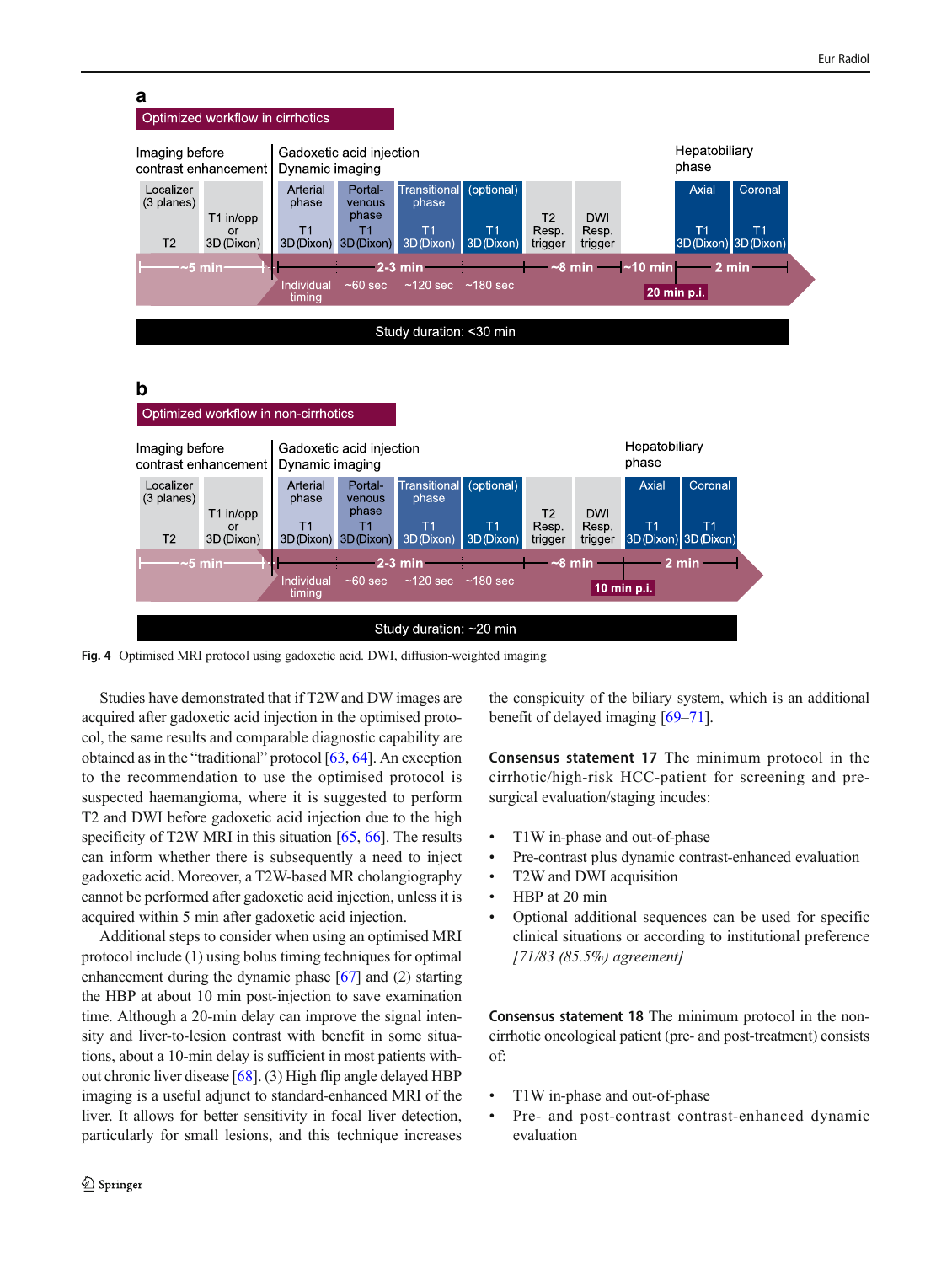- T2W and DWI acquisition
- HBP at  $10-15$  min
- & Optional additional sequences can be used for specific clinical situations or according to institutional preference
- Notes: In biliary-related diseases, perform T2 (and DWI) and MR cholangiography before contrast administration. Prospective studies are needed to see if the HBP alone may suffice in the follow-up setting  $\frac{70}{85}$  (82.4%) agreement]

An additional protocol suggestion to use gadoxetic acid– enhanced MRI when finding an incidental lesion in a healthy patient did not reach overall consensus (> 50% agreement) and is not included among the consensus statements.

## New sequences for dynamic imaging—current clinical value

There are current limitations to dynamic contrast-enhanced MRI of liver lesions, including (1) the requirement for an AP and PVP that show an arterial phase–enhancing lesion and washout compatible with HCC and (2) the need for spatial resolution sufficient to detect 1–2-cm tumours combined with temporal resolution sufficient to visualise contrast dynamics within a single breath hold. Additional factors when using gadoxetic acid are an injection rate 1 cc/s related to a smaller injection volume and a lower total gadolinium dose (usually 0.025 mmol Gd/kg BW) compared with other ECCM, no prior timing run, and concerns over respiratory motionrelated artefacts.

Solutions to these limitations are being developed. One solution is faster imaging, during a single breath hold, achieved by (1) parallel imaging, through undersampling of the κ-space, and use of receiver coils that provide spatial information to unwrap the image [\[72\]](#page-11-0); and (2) view-sharing, utilising keyhole imaging techniques, e.g. TRICKS (time-resolved imaging of contrast kinetics) and TWIST (time-resolved angiography with stochastic trajectories), to provide more frequent sampling of the centre of the κ-space compared with the periphery. In one study using gadoxetic acid, Pietryga et al used a high parallel acceleration factor to perform multiple APs in one breath hold. The technique recovered most APs that would otherwise have been com-promised by transient motion [[73](#page-11-0)].

A second solution is to use a free-breathing approach. Among multiple potential approaches, one is to acquire data in a STAR VIBE (radial volumetric interpolated breath-hold examination) sequence [\[74](#page-11-0)]. Fat-suppressed STAR VIBE is acquired with stack-of-stars κ-space sampling, which uses conventional sampling in the slice direction and radial sampling in-plane. To speed up radial acquisition, compressed sensing can be used, a method that exploits the compressibility or sparsity of MRI data to reconstruct under-sampled data. This is the concept underlying the GRASP (golden-angle

radial sparse parallel) technique, which combines a goldenangle ordering scheme, compressed-sensing reconstruction, and parallel imaging.

The technique acquires continuous data over approximately 3–5 min in a radial fashion while the patient breathes normally. All required phases can then be reconstructed retrospectively, so that multiple APs and venous phases can be obtained together. A study using this technique to extract perfusion parameters found—as expected—that total plasma flow was reduced but additionally showed that the hepatocellular uptake rate for gadoxetic acid was lower in cirrhotic compared with that in non-cirrhotic liver [\[75](#page-11-0)].

XD-GRASP represents a further development in GRASP imaging, utilising retrospective motion-resolved reconstruction for image acquisition, spanning from end-inspiration to end-expiration, to acquire images. Chandarana et al reported that free-breathing, motion-resolved XD-GRASP reconstructions provide high-quality multiphase images in patients undergoing gadoxetic acid–enhanced liver MRI, superior in image quality to standard GRASP reconstructions [\[76\]](#page-11-0). Other techniques that enable rapid robust imaging are being investigated and have the potential to help improve the image quality of contrast-enhanced liver exams. Dedicated clinical studies will be required to demonstrate the value of these novel techniques.

Consensus statement 19 Conventional contrast-enhanced multiphasic MRI remains limited with the need for (1) higher spatial resolution (that more closely resembles CT) in the AP as well as higher temporal resolution to shorten the breath hold and (2) greater robustness to eliminate/minimise motionrelated artefacts. [67/72 (93.1%) agreement]

Consensus statement 20 Recent advances in MRI that enable fast imaging (advanced parallel imaging, view sharing, compressed sensing) and more robust imaging (non-Cartesian imaging) have the potential to improve multiphasic dynamic liver imaging in patients undergoing gadoxetic acid–enhanced liver MRI. However, more technical developments and definitive clinical studies/trials are needed to demonstrate clinical value. [67/68 (98.5%) agreement]

#### Summary

Gadoxetic acid–enhanced MRI has an important role in the care of patients, offering a unique combination of sensitivity and specificity that is recognised in recent management guidelines, and recommended over all other contrast agents and imaging modalities in the Asian guidelines. Optimisation of the acquisition techniques, timing, and other parameters of the arterial, venous, and hepatobiliary phases is an area of ongoing research to further enhance the utility of gadoxetic acid–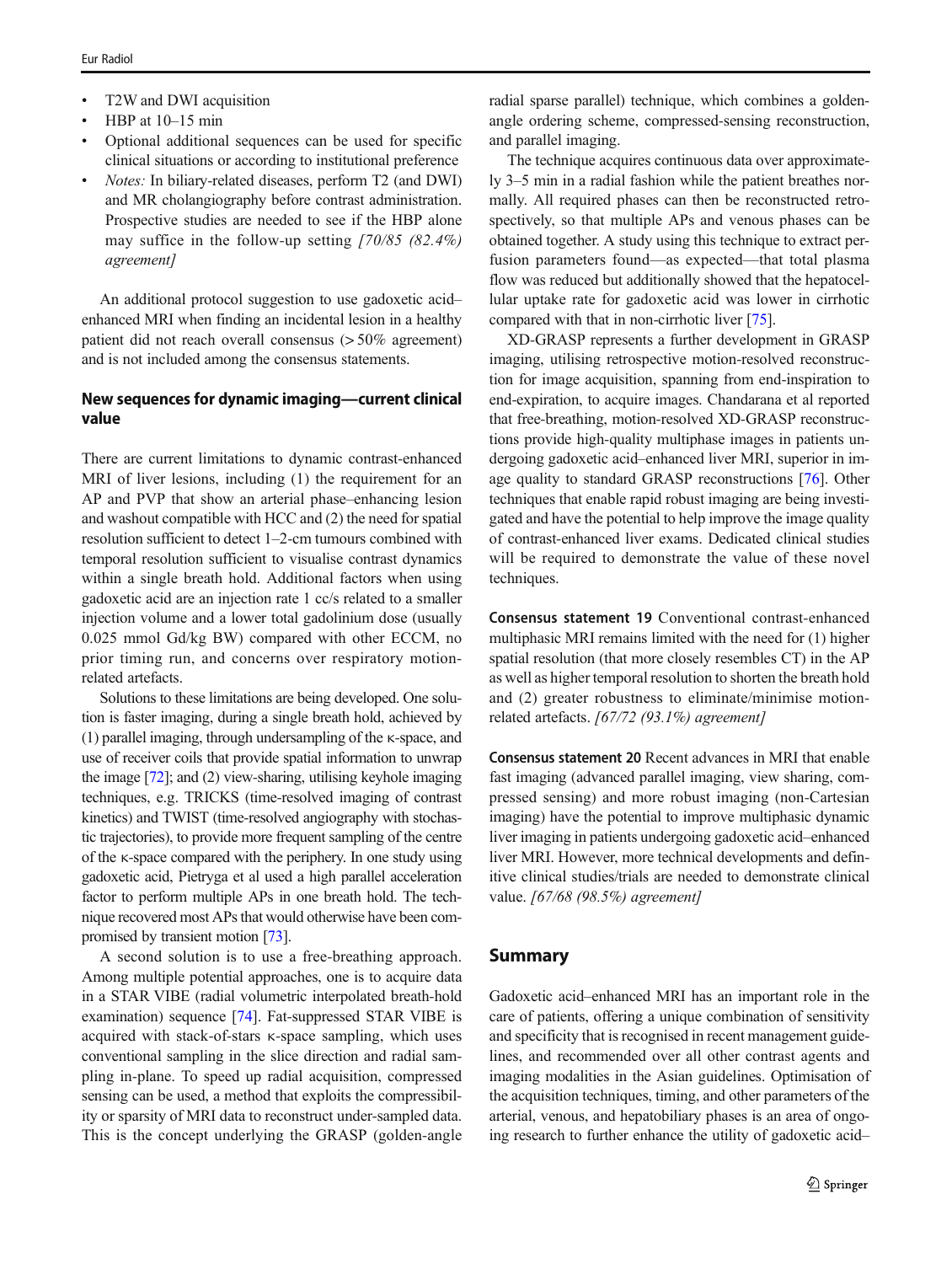<span id="page-9-0"></span>enhanced MRI, while other research is exploring methods to reduce associated artefacts and to utilise the latest advances in multiphasic dynamic image acquisition.

Acknowledgements Medical writing assistance provided by Bill Wolvey at Parexel was funded by Bayer HealthCare.

Funding This study received funding from Bayer HealthCare.

## Compliance with ethical standards

Guarantor The scientific guarantor of this publication is Christoph J. Zech, MD.

Conflict of interest The authors of this manuscript declare relationships with the following companies:

Christoph J. Zech received honoraria for lectures from Bayer HealthCare

Ahmed Ba-Ssalamah nothing to disclose

Thomas Berg nothing to disclose

Hersh Chandarana (1) research support in form of hardware and software from Siemens; (2) co-inventor of GRASP and XD-GRASP with patent on GRASP technique

Gar-Yang Chau nothing to disclose

Luigi Grazioli nothing to disclose

Myeong-Jin Kim nothing to disclose

Jeong Min Lee nothing to disclose

Elmar M. Merkle nothing to disclose

Takamichi Murakami nothing to disclose

Jens Ricke nothing to disclose

Claude B. Sirlin research grants from Bayer HealthCare and is an institutional representative for a consultation agreement between Bayer HealthCare and his university

Bin Song nothing to disclose

Bachir Taouli research grant, Bayer HealthCare

Kengo Yoshimitsu nothing to disclose

Dow-Mu Koh nothing to disclose

Statistics and biometry No complex statistical methods were necessary for this paper.

Informed consent Written informed consent was not required for this study because this is a review paper.

Ethical approval Institutional Review Board approval was not required because this is a review paper.

Methodology Not applicable because this is a review paper

Open Access This article is distributed under the terms of the Creative Commons Attribution 4.0 International License (http:// creativecommons.org/licenses/by/4.0/), which permits unrestricted use, distribution, and reproduction in any medium, provided you give appropriate credit to the original author(s) and the source, provide a link to the Creative Commons license, and indicate if changes were made.

# References

1. Mallone D, Zech CJ, Ayusa C, Bartolozzi C, Jonas E, Tanimoto A (2008) Magnetic resonance imaging of the liver: consensus

statement from the 1st International Primovist User Meeting. Eur Radiol Suppl 18(suppl 4):849–864

- 2. Tanimoto A, Lee JM, Murakami T, Huppertz A, Kudo M, Grazioli L (2009) Consensus report of the 2nd International Forum for liver MRI. Eur Radiol 19(Suppl 5):S975–S989
- 3. Grazioli L, Lee J, Malfertheiner P, Zech C, Blomqvist L, Merkle E (2010) Consensus report of the Third International Forum for liver magnetic resonance imaging. Invest Radiol 45:S1–S10
- 4. Lee JM, Zech CJ, Bolondi L et al (2011) Consensus report of the 4th International Forum for gadolinium-ethoxybenzyldiethylenetriamine pentaacetic acid magnetic resonance imaging. Korean J Radiol 12:403–415
- 5. Zech CJ, Bartolozzi C, Bioulac-Sage P et al (2013) Consensus report of the Fifth International Forum for liver MRI. AJR Am J Roentgenol 201:97–107
- 6. Sirlin CB, Hussain HK, Jonas E et al (2014) Consensus report from the 6th International Forum for liver MRI using gadoxetic acid. J Magn Reson Imaging 40:516–529
- 7. Merkle EM, Zech CJ, Bartolozzi C et al (2016) Consensus report from the 7th International Forum for liver magnetic resonance imaging. Eur Radiol 26:674–682
- 8. LI-RADS Committee. CT/MRI LI-RADS v2017. [https://www.acr.](https://www.acr.org/Clinical-Resources/Reporting-and-Data-Systems/LI-RADS/CT-MRI-LI-RADS-v2017) [org/Clinical-Resources/Reporting-and-Data-Systems/LI-RADS/](https://www.acr.org/Clinical-Resources/Reporting-and-Data-Systems/LI-RADS/CT-MRI-LI-RADS-v2017) [CT-MRI-LI-RADS-v2017.](https://www.acr.org/Clinical-Resources/Reporting-and-Data-Systems/LI-RADS/CT-MRI-LI-RADS-v2017) Accessed 22 Jan 2019
- 9. LI-RADS Committee. CT/MRI LI-RADS v2018. [https://www.acr.](https://www.acr.org/Clinical-Resources/Reporting-and-Data-Systems/LI-RADS/CT-MRI-LI-RADS-v2018) [org/Clinical-Resources/Reporting-and-Data-Systems/LI-RADS/](https://www.acr.org/Clinical-Resources/Reporting-and-Data-Systems/LI-RADS/CT-MRI-LI-RADS-v2018) [CT-MRI-LI-RADS-v2018.](https://www.acr.org/Clinical-Resources/Reporting-and-Data-Systems/LI-RADS/CT-MRI-LI-RADS-v2018) Accessed 22 Jan 2019
- 10. Choi JY, Lee JM, Sirlin CB (2014) CT and MR imaging diagnosis and staging of hepatocellular carcinoma: part II. Extracellular agents, hepatobiliary agents, and ancillary imaging features. Radiology 273:30–50
- 11. Hope TA, Fowler KJ, Sirlin CB et al (2015) Hepatobiliary agents and their role in LI-RADS. Abdom Imaging 40:613–625
- 12. Kang Y, Lee JM, Kim SH, Han JK, Choi BI (2012) Intrahepatic mass-forming cholangiocarcinoma: enhancement patterns on gadoxetic acid-enhanced MR images. Radiology 264:751–760
- 13. Kim KA, Kim MJ, Jeon HM et al (2012) Prediction of microvascular invasion of hepatocellular carcinoma: usefulness of peritumoral hypointensity seen on gadoxetate disodium-enhanced hepatobiliary phase images. J Magn Reson Imaging 35:629–634
- 14. Korean Liver Cancer Study Group (KLCSG), National Cancer Center, Korea (NCC) (2015) 2014 Korean Liver Cancer Study Group-National Cancer Center Korea practice guideline for the management of hepatocellular carcinoma. Korean J Radiol 16: 465–522
- 15. Kudo M, Matsui O, Izumi N et al (2014) JSH consensus-based clinical practice guidelines for the management of hepatocellular carcinoma: 2014 update by the Liver Cancer Study Group of Japan. Liver Cancer 3:458–468
- 16. Choi SH, Byun JH, Lim YS et al (2016) Diagnostic criteria for hepatocellular carcinoma 3 cm with hepatocyte-specific contrastenhanced magnetic resonance imaging. J Hepatol 64:1099–1107
- 17. Choi SH, Lee SS, Kim SY et al (2017) Intrahepatic cholangiocarcinoma in patients with cirrhosis: differentiation from hepatocellular carcinoma by using gadoxetic acid-enhanced MR imaging and dynamic CT. Radiology 282:771–781
- 18. Joo I, Lee JM, Lee DH, Jeon JH, Han JK, Choi BI (2015) Noninvasive diagnosis of hepatocellular carcinoma on gadoxetic acid-enhanced MRI: can hypointensity on the hepatobiliary phase be used as an alternative to washout? Eur Radiol 25:2859–2868
- 19. Kim R, Lee JM, Shin CI et al (2016) Differentiation of intrahepatic mass-forming cholangiocarcinoma from hepatocellular carcinoma on gadoxetic acid-enhanced liver MR imaging. Eur Radiol 26: 1808–1817
- 20. Joo I, Lee JM, Lee DH, Jeon JH, Han JK (2019) Retrospective validation of a new diagnostic criterion for hepatocellular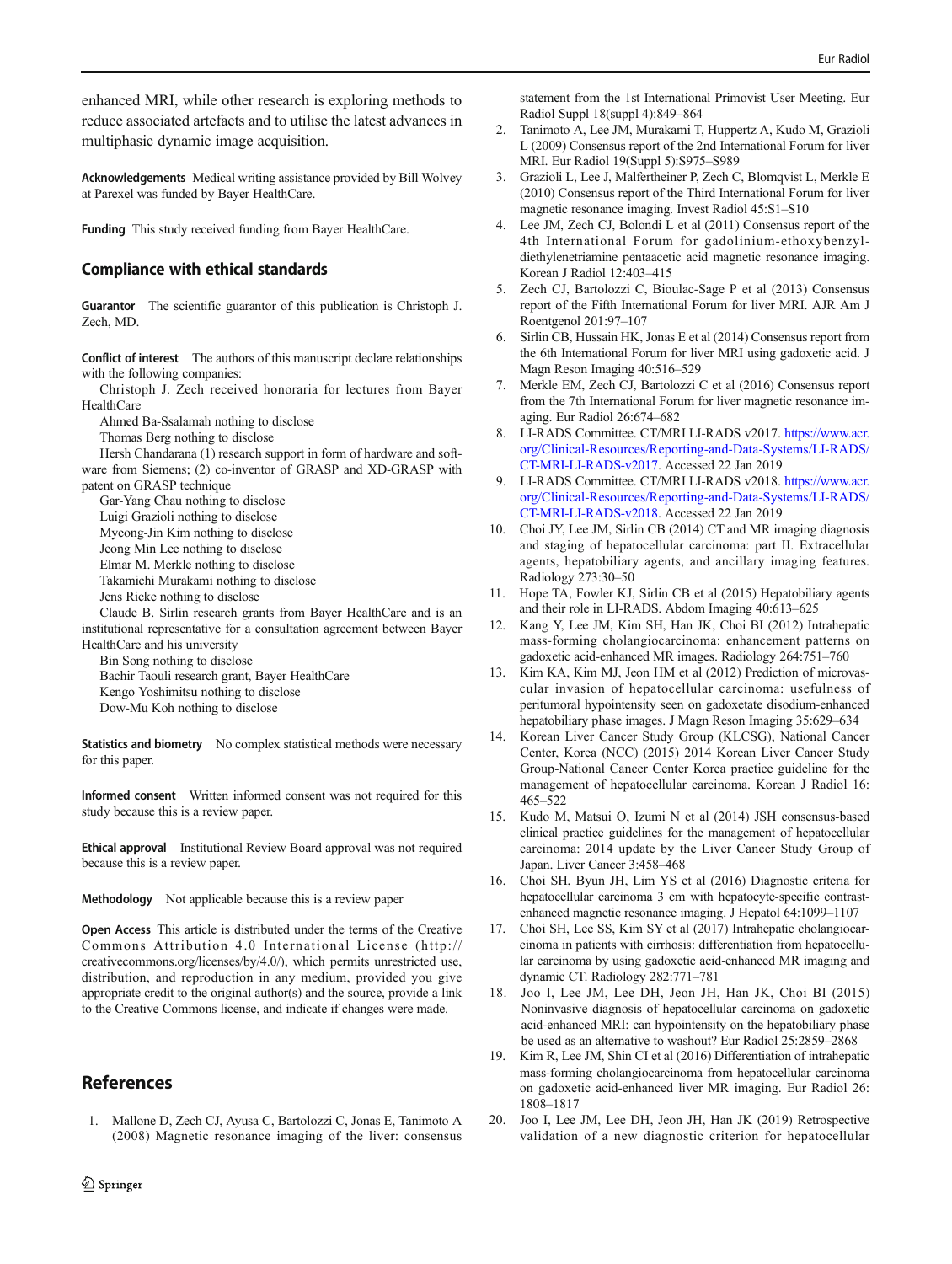<span id="page-10-0"></span>carcinoma on gadoxetic acid-enhanced MRI: can hypointensity on the hepatobiliary phase be used as an alternative to washout with the aid of ancillary features? Eur Radiol 29:1724–1732

- Kim DH, Choi SH, Kim SY, Kim MJ, Lee SS, Byun JH (2019) Gadoxetic acid-enhanced MRI of hepatocellular carcinoma: value of washout in transitional and hepatobiliary phases. Radiology 292: 270
- 22. Renzulli M, Biselli M, Brocchi S et al (2018) New hallmark of hepatocellular carcinoma, early hepatocellular carcinoma and high-grade dysplastic nodules on Gd-EOB-DTPA MRI in patients with cirrhosis: a new diagnostic algorithm. Gut 67:1674–1682
- 23. Vernuccio F, Cannella R, Meyer M et al (2019) LI-RADS: diagnostic performance of hepatobiliary phase hypointensity and major imaging features of LR-3 and LR-4 lesions measuring 10-19 mm with arterial phase hyperenhancement. AJR Am J Roentgenol. <https://doi.org/10.2214/AJR.18.20979>
- 24. Kim BR, Lee JM, Lee DH et al (2017) Diagnostic performance of gadoxetic acid-enhanced liver MR imaging versus multidetector CT in the detection of dysplastic nodules and early hepatocellular carcinoma. Radiology 285:134–146
- 25. Bartolozzi C, Battaglia V, Bargellini I et al (2013) Contrastenhanced magnetic resonance imaging of 102 nodules in cirrhosis: correlation with histological findings on explanted livers. Abdom Imaging 38:290–296
- 26. Golfieri R, Grazioli L, Orlando E et al (2012) Which is the best MRI marker of malignancy for atypical cirrhotic nodules: hypointensity in hepatobiliary phase alone or combined with other features? Classification after Gd-EOB-DTPA administration. J Magn Reson Imaging 36:648–657
- Yoon JH, Lee JM, Yang HK et al (2014) Non-hypervascular hypointense nodules ≥1 cm on the hepatobiliary phase of gadoxetic acid-enhanced magnetic resonance imaging in cirrhotic livers. Dig Dis 32:678–689
- 28. Motosugi U, Murakami T, Lee JM et al (2018) Recommendation for terminology: nodules without arterial phase hyperenhancement and with hepatobiliary phase hypointensity in chronic liver disease. J Magn Reson Imaging 48:1169–1171
- 29. European Association for the Study of the Liver (2018) EASL clinical practice guidelines: management of hepatocellular carcinoma. J Hepatol 69:182–236
- 30. Rodriguez-Peralvarez M, Luong TV, Andreana L, Meyer T, Dhillon AP, Burroughs AK (2013) A systematic review of microvascular invasion in hepatocellular carcinoma: diagnostic and prognostic variability. Ann Surg Oncol 20:325–339
- 31. Ahn SY, Lee JM, Joo I et al (2015) Prediction of microvascular invasion of hepatocellular carcinoma using gadoxetic acidenhanced MR and (18)F-FDG PET/CT. Abdom Imaging 40:843– 851
- 32. Nishie A, Asayama Y, Ishigami K et al (2014) Clinicopathological significance of the peritumoral decreased uptake area of gadolinium ethoxybenzyl diethylenetriamine pentaacetic acid in hepatocellular carcinoma. J Gastroenterol Hepatol 29:561–567
- 33. Shin SK, Kim YS, Shim YS et al (2017) Peritumoral decreased uptake area of gadoxetic acid enhanced magnetic resonance imaging and tumor recurrence after surgical resection in hepatocellular carcinoma: a STROBE-compliant article. Medicine (Baltimore) 96: e7761
- 34. Ariizumi S, Kitagawa K, Kotera Yet al (2011) A non-smooth tumor margin in the hepatobiliary phase of gadoxetic acid disodium (Gd-EOB-DTPA)-enhanced magnetic resonance imaging predicts microscopic portal vein invasion, intrahepatic metastasis, and early recurrence after hepatectomy in patients with hepatocellular carcinoma. J Hepatobiliary Pancreat Sci 18:575–585
- 35. Min JH, Kim YK, Lim S, Jeong WK, Choi D, Lee WJ (2015) Prediction of microvascular invasion of hepatocellular carcinomas

with gadoxetic acid-enhanced MR imaging: impact of intra-tumoral fat detected on chemical-shift images. Eur J Radiol 84:1036–1043

- 36. Frydrychowicz A, Lubner MG, Brown JJ et al (2012) Hepatobiliary MR imaging with gadolinium-based contrast agents. J Magn Reson Imaging 35:492–511
- 37. Hanna RF, Miloushev VZ, Tang A et al (2016) Comparative 13 year meta-analysis of the sensitivity and positive predictive value of ultrasound, CT, and MRI for detecting hepatocellular carcinoma. Abdom Radiol (NY) 41:71–90
- 38. Roberts LR, Sirlin CB, Zaiem F et al (2018) Imaging for the diagnosis of hepatocellular carcinoma: a systematic review and metaanalysis. Hepatology 67:401–421
- 39. Chong YS, Kim YK, Lee MW et al (2012) Differentiating massforming intrahepatic cholangiocarcinoma from atypical hepatocellular carcinoma using gadoxetic acid-enhanced MRI. Clin Radiol 67:766–773
- 40. Hwang J, Kim YK, Park MJ et al (2012) Differentiating combined hepatocellular and cholangiocarcinoma from mass-forming intrahepatic cholangiocarcinoma using gadoxetic acid-enhanced MRI. J Magn Reson Imaging 36:881–889
- 41. Park HJ, Kim YK, Park MJ, Lee WJ (2013) Small intrahepatic mass-forming cholangiocarcinoma: target sign on diffusionweighted imaging for differentiation from hepatocellular carcinoma. Abdom Imaging 38:793–801
- 42. Ishigami K, Yoshimitsu K, Nishihara Y et al (2009) Hepatocellular carcinoma with a pseudocapsule on gadolinium-enhanced MR images: correlation with histopathologic findings. Radiology 250: 435–443
- 43. Dioguardi Burgio M, Picone D, Cabibbo G, Midiri M, Lagalla R, Brancatelli G (2016) MR-imaging features of hepatocellular carcinoma capsule appearance in cirrhotic liver: comparison of gadoxetic acid and gadobenate dimeglumine. Abdom Radiol (NY) 41:1546–1554
- 44. Choi YS, Rhee H, Choi JY et al (2013) Histological characteristics of small hepatocellular carcinomas showing atypical enhancement patterns on gadoxetic acid-enhanced MR imaging. J Magn Reson Imaging 37:1384–1391
- 45. Hope TA, Aslam R, Weinstein S et al (2017) Change in liver imaging reporting and data system characterization of focal liver lesions using gadoxetate disodium magnetic resonance imaging compared with contrast-enhanced computed tomography. J Comput Assist Tomogr 41:376–381
- 46. Hwang J, Kim YK, Min JH et al (2017) Capsule, septum, and T2 hyperintense foci for differentiation between large hepatocellular carcinoma  $(\geq 5$  cm) and intrahepatic cholangiocarcinoma on gadoxetic acid MRI. Eur Radiol 27:4581–4590
- 47. Joo I, Lee JM, Lee DH, Ahn SJ, Lee ES, Han JK (2017) Liver imaging reporting and data system v2014 categorization of hepatocellular carcinoma on gadoxetic acid-enhanced MRI: comparison with multiphasic multidetector computed tomography. J Magn Reson Imaging 45:731–740
- 48. An C, Rhee H, Han K et al (2017) Added value of smooth hypointense rim in the hepatobiliary phase of gadoxetic acidenhanced MRI in identifying tumour capsule and diagnosing hepatocellular carcinoma. Eur Radiol 27:2610–2618
- 49. Mazzaferro V, Regalia E, Doci R et al (1996) Liver transplantation for the treatment of small hepatocellular carcinomas in patients with cirrhosis. N Engl J Med 334:693–699
- 50. Martin P, DiMartini A, Feng S, Brown R Jr, Fallon M (2014) Evaluation for liver transplantation in adults: 2013 practice guideline by the American Association for the Study of Liver Diseases and the American Society of Transplantation. Hepatology 59:1144– 1165
- 51. Heimbach JK, Kulik LM, Finn RS et al (2018) AASLD guidelines for the treatment of hepatocellular carcinoma. Hepatology 67:358– 380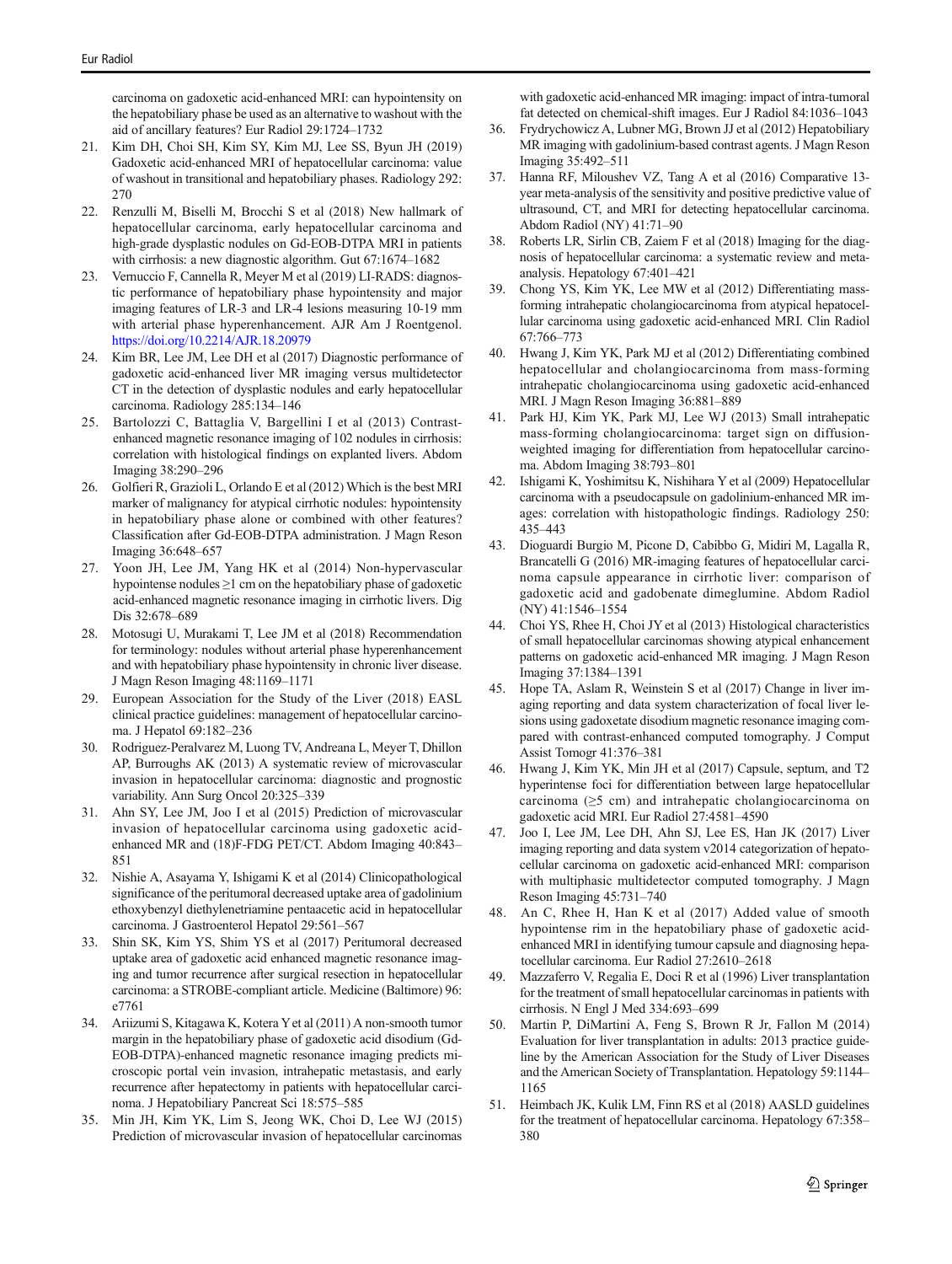- <span id="page-11-0"></span>52. Omata M, Cheng AL, Kokudo N et al (2017) Asia-Pacific clinical practice guidelines on the management of hepatocellular carcinoma: a 2017 update. Hepatol Int 11:317–370
- 53. Choi SH, Byun JH, Kwon HJ et al (2015) The usefulness of gadoxetic acid-enhanced dynamic magnetic resonance imaging in hepatocellular carcinoma: toward improved staging. Ann Surg Oncol 22:819–825
- Kim KA, Kim MJ, Choi JY et al (2014) Detection of recurrent hepatocellular carcinoma on post-operative surveillance: comparison of MDCT and gadoxetic acid-enhanced MRI. Abdom Imaging 39:291–299
- 55. Davenport MS, Viglianti BL, Al-Hawary MM et al (2013) Comparison of acute transient dyspnea after intravenous administration of gadoxetate disodium and gadobenate dimeglumine: effect on arterial phase image quality. Radiology 266:452–461
- 56. Davenport MS, Caoili EM, Kaza RK, Hussain HK (2014) Matched within-patient cohort study of transient arterial phase respiratory motion-related artifact in MR imaging of the liver: gadoxetate disodium versus gadobenate dimeglumine. Radiology 272:123– 131
- 57. Well L, Weinrich JM, Adam G, Bannas P (2018) Transient severe respiratory motion artifacts after application of gadoxetate disodium: what we currently know. Rofo 190:20–30
- 58. Motosugi U (2015) Gadoxetic acid-induced acute transient dyspnea: the perspective of Japanese radiologists. Magn Reson Med Sci 14:163–164
- 59. Davenport MS, Bashir MR, Pietryga JA, Weber JT, Khalatbari S, Hussain HK (2014) Dose-toxicity relationship of gadoxetate disodium and transient severe respiratory motion artifact. AJR Am J Roentgenol 203:796–802
- 60. Bashir MR, Castelli P, Davenport MS et al (2015) Respiratory motion artifact affecting hepatic arterial phase MR imaging with gadoxetate disodium is more common in patients with a prior episode of arterial phase motion associated with gadoxetate disodium. Radiology 274:141–148
- 61. Kim SY, Park SH, Wu EH et al (2015) Transient respiratory motion artifact during arterial phase MRI with gadoxetate disodium: risk factor analyses. AJR Am J Roentgenol 204:1220–1227
- 62. Grazioli L, Faletti R, Frittoli B et al (2018) Evaluation of incidence of acute transient dyspnea and related artifacts after administration of gadoxetate disodium: a prospective observational study. Radiol Med 123:910–917
- 63. Chandarana H, Felker E, Taouli B (2010) Is there an effect of Gd-EOB-DTPA on hepatic T2 signal intensity and apparent diffusion coefficient? Proc Intl Soc Mag Reson Med 2010; 18: Abstract 557
- 64. Kim YK, Kwak HS, Kim CS, Han YM (2009) Detection and characterization of focal hepatic tumors: a comparison of T2-weighted MR images before and after the administration of gadoxectic acid. J Magn Reson Imaging 30:437–443
- 65. Cruite I, Schroeder M, Merkle EM, Sirlin CB (2010) Gadoxetate disodium-enhanced MRI of the liver: part 2, protocol optimization

and lesion appearance in the cirrhotic liver. AJR Am J Roentgenol 195:29–41

- 66. Ringe KI, Husarik DB, Sirlin CB, Merkle EM (2010) Gadoxetate disodium-enhanced MRI of the liver: part 1, protocol optimization and lesion appearance in the noncirrhotic liver. AJR Am J Roentgenol 195:13–28
- 67. Haradome H, Grazioli L, Tsunoo M et al (2010) Can MR fluoroscopic triggering technique and slow rate injection provide appropriate arterial phase images with reducing artifacts on gadoxetic acid-DTPA (Gd-EOB-DTPA)-enhanced hepatic MR imaging? J Magn Reson Imaging 32:334–340
- 68. Motosugi U, Ichikawa T, Tominaga L et al (2009) Delay before the hepatocyte phase of Gd-EOB-DTPA-enhanced MR imaging: is it possible to shorten the examination time? Eur Radiol 19:2623– 2629
- 69. Bashir MR, Merkle EM (2011) Improved liver lesion conspicuity by increasing the flip angle during hepatocyte phase MR imaging. Eur Radiol 21:291–294
- 70. Cho ES, Yu JS, Park AY, Woo S, Kim JH, Chung JJ (2015) Feasibility of 5-minute delayed transition phase imaging with 30 degrees flip angle in gadoxetic acid-enhanced 3D gradient-echo MRI of liver, compared with 20-minute delayed hepatocyte phase MRI with standard 10 degrees flip angle. AJR Am J Roentgenol 204:69–75
- 71. Haradome H, Grazioli L, Al Manea K et al (2012) Gadoxetic acid disodium-enhanced hepatocyte phase MRI: can increasing the flip angle improve focal liver lesion detection? J Magn Reson Imaging 35:132–139
- 72. Sodickson DK, Manning WJ (1997) Simultaneous acquisition of spatial harmonics (SMASH): fast imaging with radiofrequency coil arrays. Magn Reson Med 38:591–603
- 73. Pietryga JA, Burke LM, Marin D, Jaffe TA, Bashir MR (2014) Respiratory motion artifact affecting hepatic arterial phase imaging with gadoxetate disodium: examination recovery with a multiple arterial phase acquisition. Radiology 271:426–434
- 74. Chandarana H, Block TK, Rosenkrantz AB et al (2011) Freebreathing radial 3D fat-suppressed T1-weighted gradient echo sequence: a viable alternative for contrast-enhanced liver imaging in patients unable to suspend respiration. Invest Radiol 46:648–653
- 75. Chandarana H, Block TK, Ream J et al (2015) Estimating liver perfusion from free-breathing continuously acquired dynamic gadolinium-ethoxybenzyl-diethylenetriamine pentaacetic acidenhanced acquisition with compressed sensing reconstruction. Invest Radiol 50:88–94
- 76. Chandarana H, Feng L, Ream J et al (2015) Respiratory motionresolved compressed sensing reconstruction of free-breathing radial acquisition for dynamic liver magnetic resonance imaging. Invest Radiol 50:749–756

Publisher's note Springer Nature remains neutral with regard to jurisdictional claims in published maps and institutional affiliations.